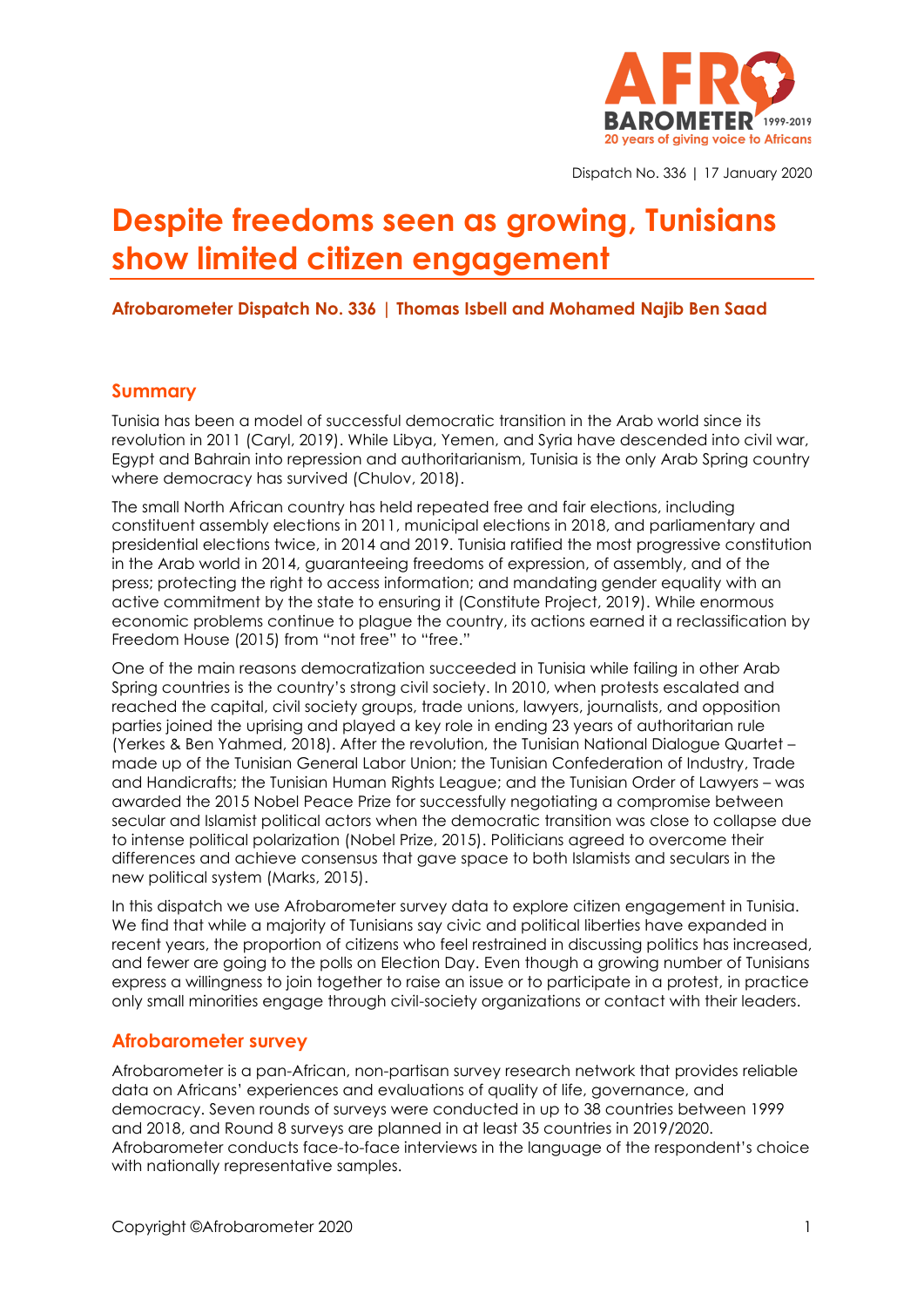

The Afrobarometer team in Tunisia, led by One to One for Research and Polling, interviewed 1,200 adult Tunisians in April-May 2018. A sample of this size yields country-level results with a margin of error of +/-3 percentage points at a 95% confidence level. Previous surveys were conducted in Tunisia in 2013 and 2015.

# **Key findings**

- A majority of Tunisians say they enjoy greater political and civic freedoms than they did "a few years ago." However, a growing number of citizens believe they have to be cautious when talking about politics.
- More than two-thirds (68%) of Tunisians say they discuss politics at least occasionally, and three-fourths (73%) report watching TV news every day. Among the youngest adults, the Internet and social media are a more common daily news source (77%).
- Electoral participation is in decline. Only 50% of Tunisians say they voted in the most recent national election, and the number who decided not to vote doubled between 2013 and 2018.
- While only small minorities of Tunisians say they joined others to raise an issue or participated in a demonstration during the previous year, a growing share of citizens say they would take such action if they had the chance.
- Civic and political engagement through voluntary associations and contact with leaders is limited to about one in 10 citizens.

# **Civic and political freedoms**

A majority of Tunisians say civic and political freedoms in the country have improved compared to "a few years ago." More than half (55%) say the political opposition now has greater freedom to function, while almost as many see greater freedom for citizens to say what they think (53%), for media to investigate and report (50%) and for nongovernmental organizations to speak and act (50%). About one in five respondents or fewer say these freedoms have decreased in recent years (Figure 1).



### **Figure 1: Perceived change in freedoms** | Tunisia | 2018

*Respondents were asked: Please tell me if there is more or less freedom now for each of the following things compared to a few years ago, or are things about the same?*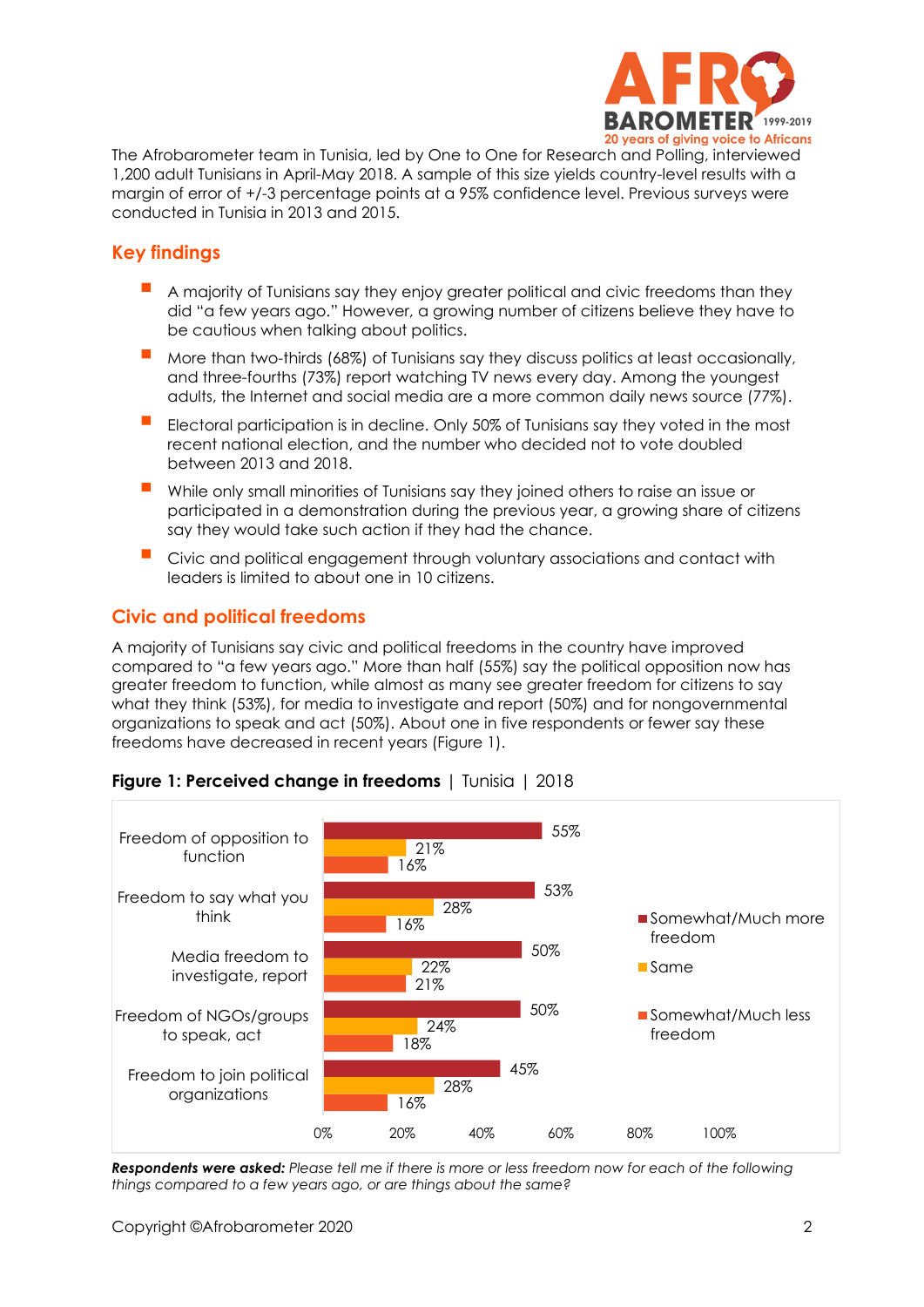

Fewer than half (45%) of respondents say they enjoy greater freedom to join political organizations than in the past, although that's still about three times the proportion who say this freedom has decreased.

Young Tunisians are generally less likely than their elders to perceive increased freedoms, perhaps because they interpret "a few years ago" as referring to a more recent past than older respondents. For example, while about six in 10 Tunisians above age 55 say that media freedom has increased (58%), fewer than half (42%) of 18- to 35-year-olds agree (Figure 2).



**Figure 2: Greater freedom than a few years ago** | by age group | Tunisia | 2018

*Respondents were asked: Please tell me if there is more or less freedom now for each of the following things compared to a few years ago, or are things about the same? (% who say "somewhat more" or "much more")*

But contrary to perceptions of increased freedom, the share of Tunisians who say they feel "somewhat free" or "completely free" to speak their minds, though still a large majority, has been decreasing, from 93% in 2013 to 85% in 2018 (Figure 3).



**Figure 3: Freedom to say what you think** | Tunisia | 2013-2018

*Respondents were asked: In this country, how free are you to say what you think?*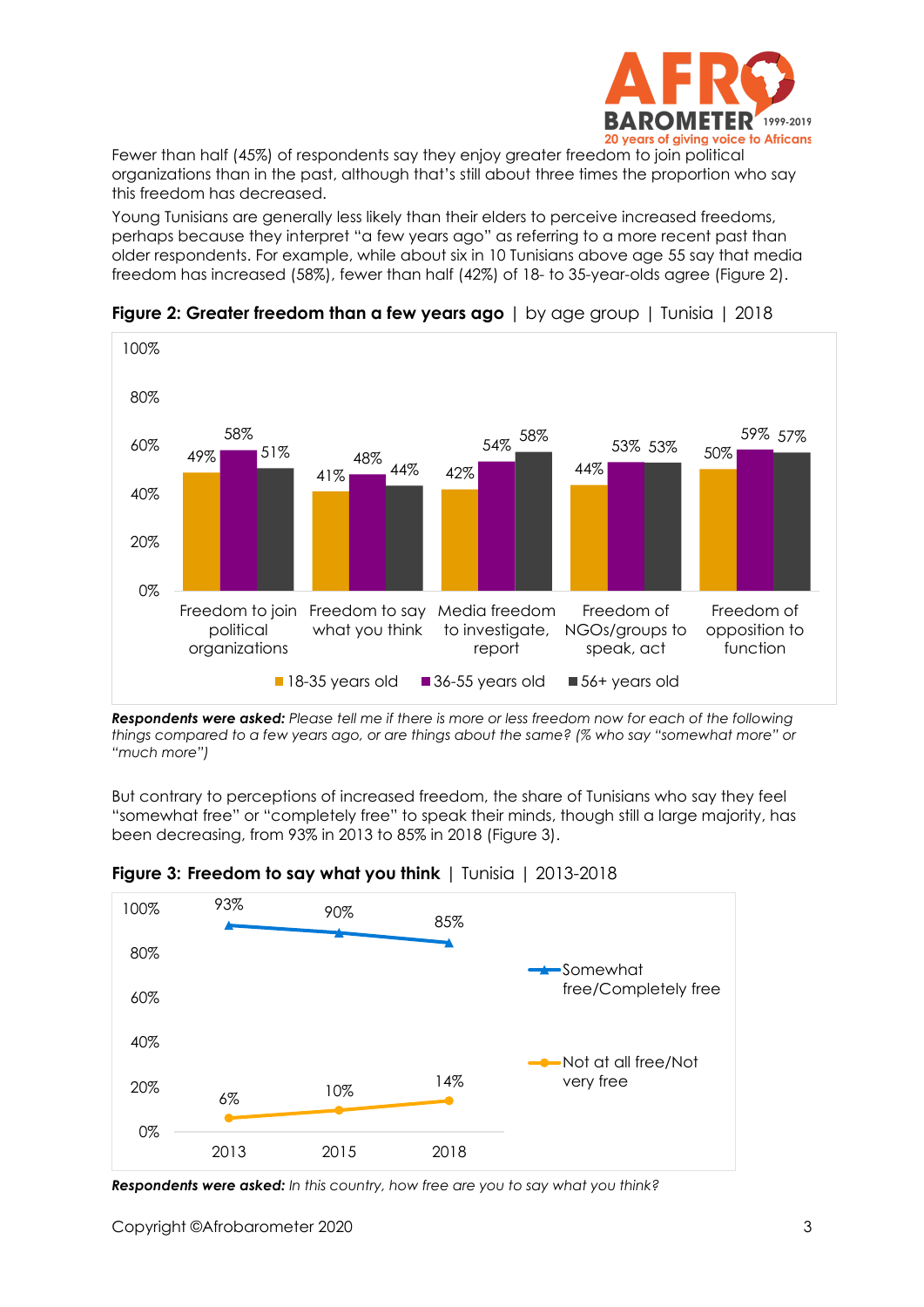

At the same time, growing numbers of citizens feel they have to be cautious in their political speech. While only a quarter (26%) of respondents in 2013 said that people "often" or "always" have to be careful what they say about politics, in the latest survey almost half (46%) of respondents feel that way (Figure 4).



**Figure 4: Caution in political speech** | Tunisia | 2013-2018

*Respondents were asked: In your opinion, how often, in this country, do people have to be careful of what they say about politics?*

Women are more likely than men to see caution in political speech as necessary (54% vs. 38%) (Figure 5). More-educated citizens less often see a need to be careful in what they say about politics, ranging from 43% of those with post-secondary qualifications to 53% of those with no formal education. Similarly, the economically best-off respondents<sup>1</sup> are less likely than their poorer counterparts to say people have to be careful in talking about politics.





*Respondents were asked: In your opinion, how often, in this country, do people have to be careful of what they say about politics? (% who say "often" or "always")*

<sup>&</sup>lt;sup>1</sup> Afrobarometer's Lived Poverty Index (LPI) measures respondents' levels of material deprivation by asking how often they or their families went without basic necessities (enough food, enough water, medical care, enough cooking fuel, and a cash income) during the preceding year. For more on lived poverty, see Mattes, Dulani, & Gyimah-Boadi (2016).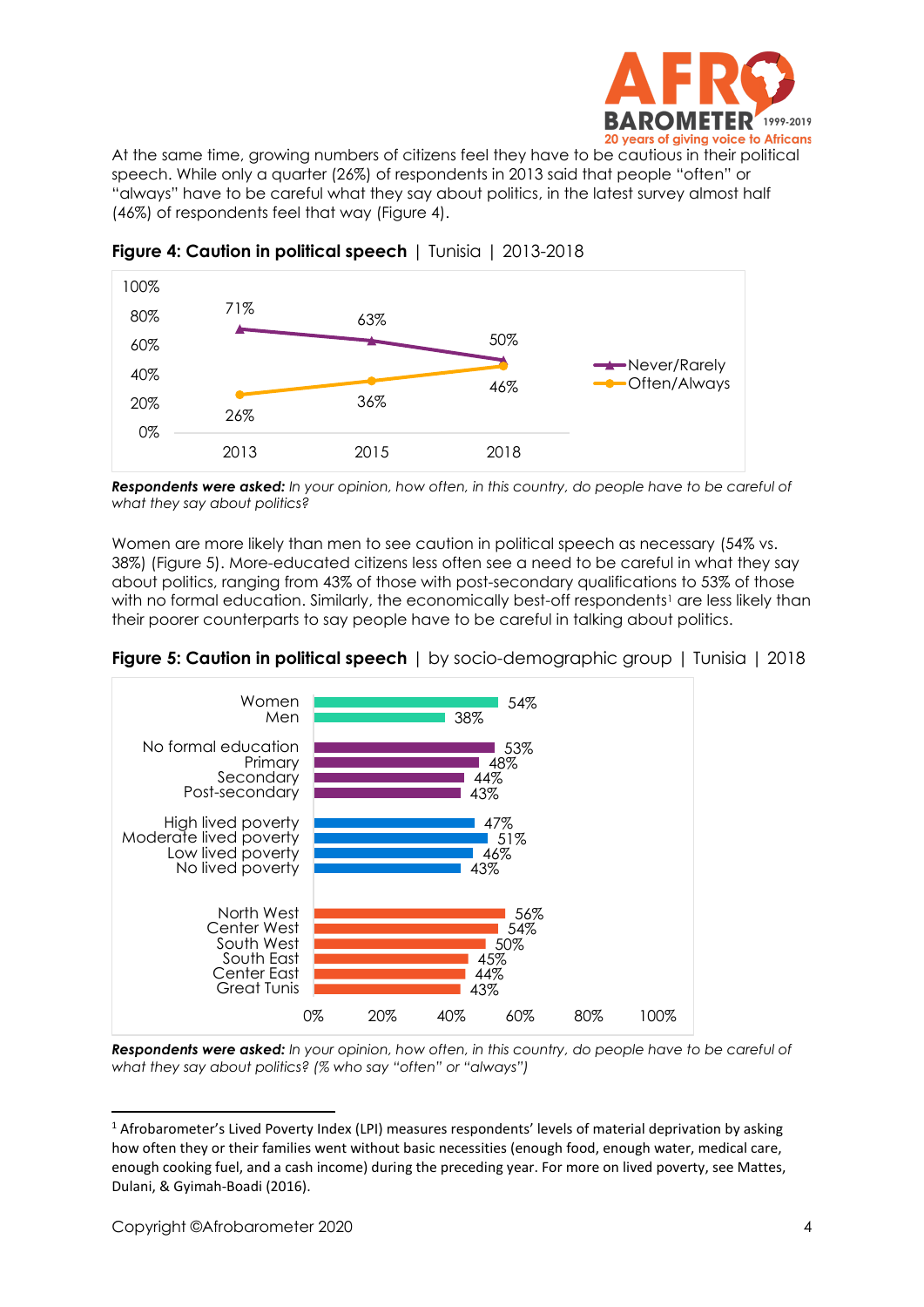

Differences also emerge across regions in Tunisia. While majorities of respondents in the North West (56%), Center West (54%), and South West (50%) say that people must be careful in what they say about politics, fewer than half of residents in other regions agree.

## **Political and civic engagement**

More than two-thirds of Tunisians say they occasionally (46%) or "frequently" (22%) discuss politics with friends and family. But the proportion who say they "never" talk about politics has increased from 21% in 2013 to 31% in 2018 (Figure 6).



**Figure 6: How often discuss politics |** Tunisia | 2013-2018

*Respondents were asked: When you get together with your friends or family, would you say you discuss political matters?*

Most Tunisians stay on top of the news via television; 73% say they get TV news every day. The Internet (43%) and social media (43%) surpass the radio (32%) and newspapers (3%) as daily news sources among Tunisians. This is especially true among younger Tunisians: More than three-fourths (77%) of 18- to 25-year-olds say they get news from the Internet and social media every day – about three times as many as among the cohort above age 45 (Figure 7).



**Figure 7: Daily use of media for news (%)** | by age group | Tunisia | 2018

*Respondents were asked: How often do you get news from the following sources? (% who say "every day")*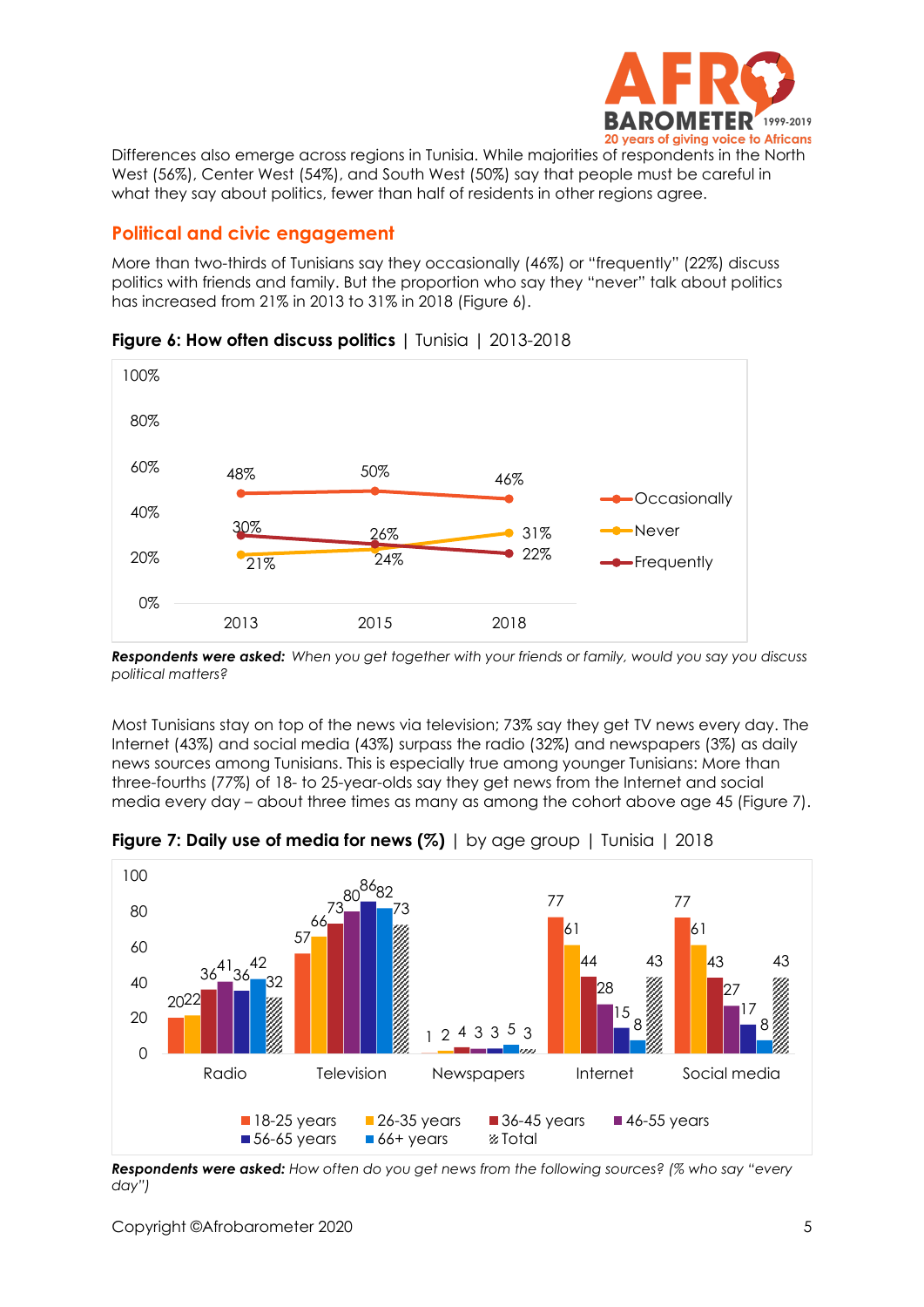

While elections are the most obvious means by which citizens engage in the political process, the proportion of Tunisians who report voting in the most recent national election has been declining, from 69% in the 2013 survey to 50% in 2018. Meanwhile, the share of respondents who say they decided not to vote more than doubled, from 8% to 18% (Figure 8).



**Figure 8: Voting in the most recent national election** | Tunisia | 2013-2018

*Respondents were asked: Understanding that some people were unable to vote in the most recent national election in [20xx], which of the following statements is true for you?*

When it comes to other forms of political action, only small minorities of Tunisians say they joined others to raise an issue or participated in a protest during the previous year, but increasing numbers say they would take such action if they had the chance.

One in five respondents (19%) say they got together with others to raise an issue during the preceding 12 months, about the same proportion as in 2013. But the share of respondents who express a willingness to join with others if they "had the chance" almost quadrupled over the same time period, from 12% to 46% (Figure 9).



**Figure 9: Joined others to raise an issue** | Tunisia | 2013-2018

*Respondents were asked: Here is a list of actions that people sometimes take as citizens. For each of these, please tell me whether you, personally, have done any of these things during the past year. If not, would you do this if you had the chance: Got together with others to raise an issue?*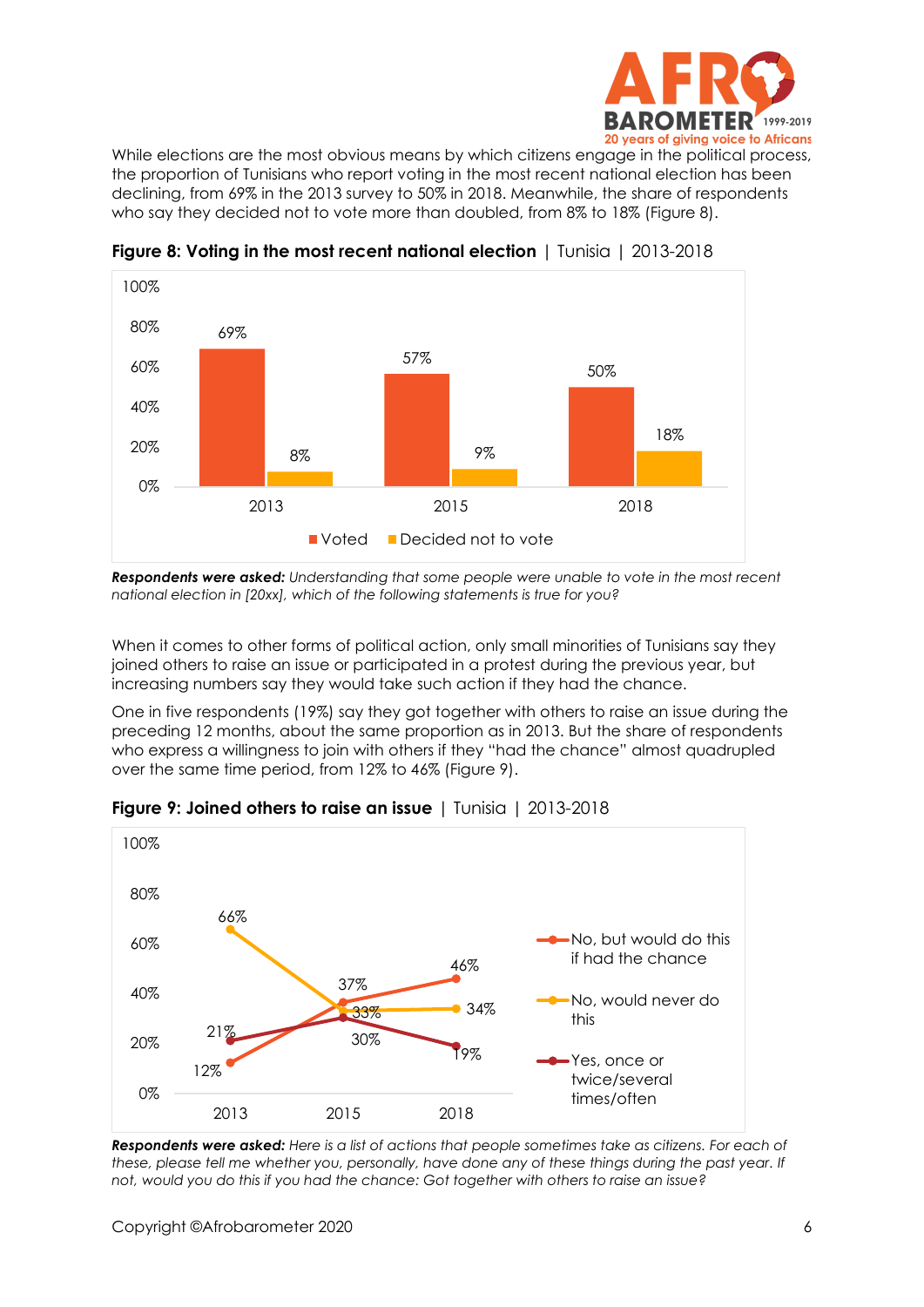

Rural residents, men, younger Tunisians, and those with higher levels of education are more likely to say they joined others to raise an issue or would do so if they had the chance. In terms of action during the previous year, men (27%) and citizens with post-secondary education (29%) are considerably more likely to have gotten together with others to raise an issue than women or less-educated respondents (Figure 10).



**Figure 10: Joined others to raise an issue** | by socio-demographic group | Tunisia | 2018

*Respondents were asked: Here is a list of actions that people sometimes take as citizens. For each of these, please tell me whether you, personally, have done any of these things during the past year. If not, would you do this if you had the chance: Got together with others to raise an issue?*

Similarly, while only one in 10 Tunisians (10%) say they participated in a demonstration or protest march during the 12 months preceding the survey, the share who say they would do so if they had the chance grew more than fourfold between 2013 and 2018, from 7% to 31% (Figure 11).



**Figure 11: Attended a demonstration or protest march |** Tunisia | 2013-2018

*Respondents were asked: Here is a list of actions that people sometimes take as citizens when they are dissatisfied with government performance. For each of these, please tell me whether you, personally, have done any of these things during the past year. If not, would you do this if you had the chance: Participated in a demonstration or protest march?*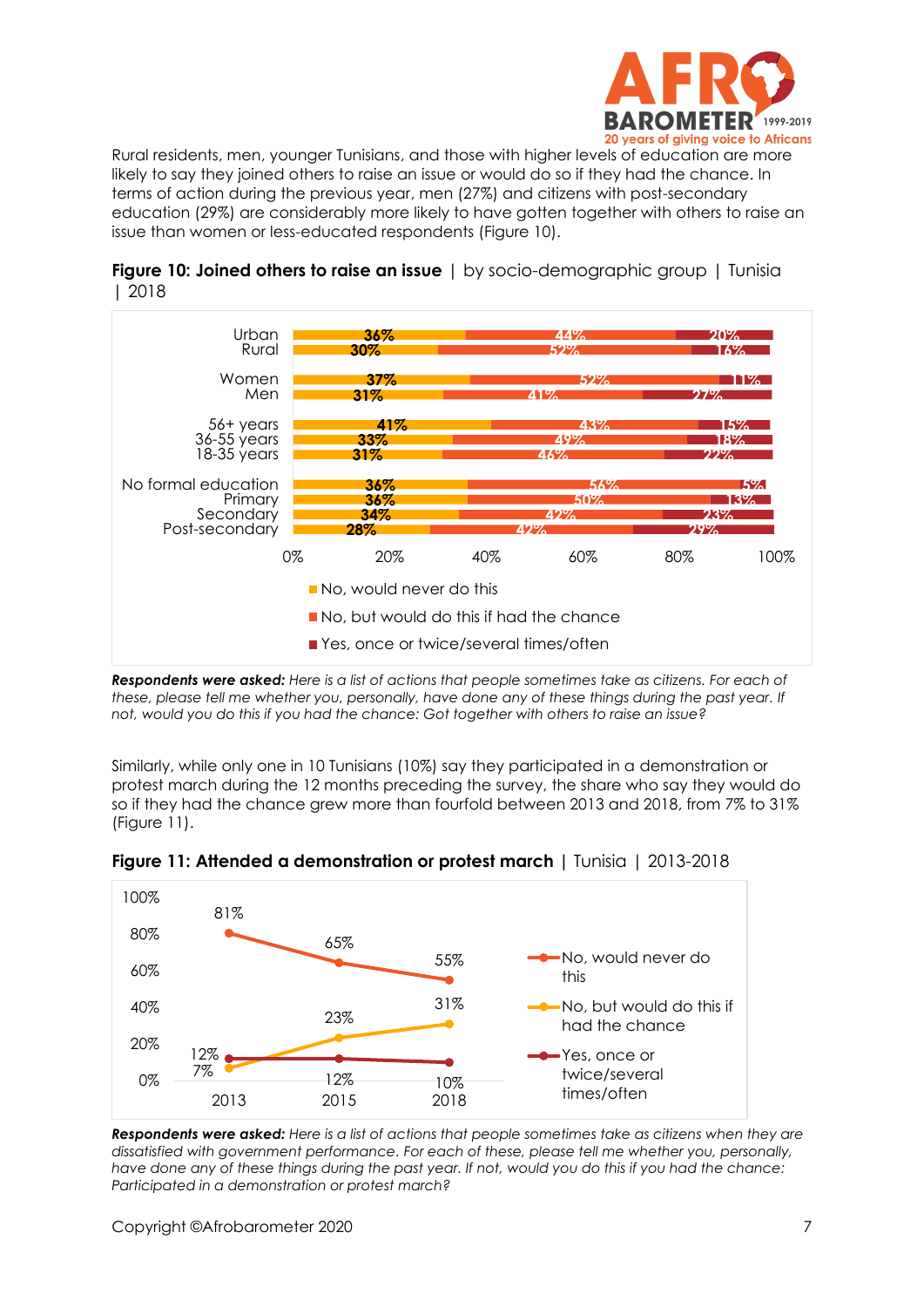

Fewer than one in 10 Tunisians (9%) say they are members of a voluntary (other than religious) association or community group, a 5-percentage-point increase from 2013 (Figure 12).



**Figure 12: Membership in voluntary or community group** | Tunisia |2013-2018

*Respondents were asked: Now I am going to read out a list of groups that people join or attend. For each one, could you tell me whether you are an official leader, an active member, an inactive member, or not a member: A voluntary (other than religious) association or community group?*

Moreover, few Tunisians report having contacted their leaders or officials to discuss a problem or share their views. One in 10 say they contacted a local government councillor or government agency official during the year preceding the survey, while only about one in 20 report having contacted a religious or traditional leader, political party official, or member of Parliament (Figure 13).



**Figure 13: Contacted officials and leaders** | Tunisia | 2018

*Respondents were asked: During the past year, how often have you contacted any of the following persons about some important problem or to give them your views?*

# **Conclusion**

Nine years after their democratic revolution, a majority of Tunisians perceive freedoms to have improved compared to the recent past. Most Tunisians discuss politics and get daily news from television or, especially among younger citizens, the Internet and social media.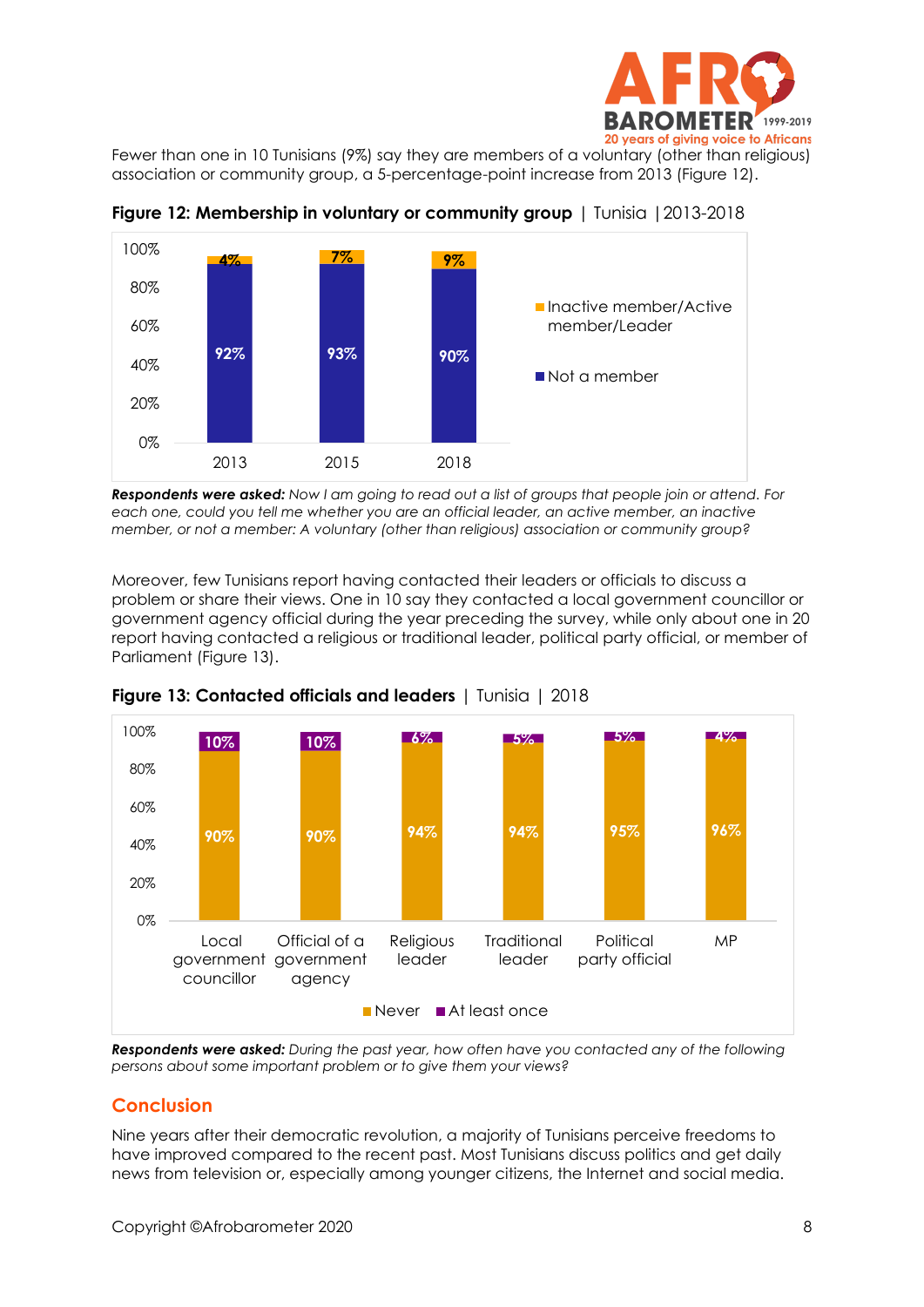

Even so, survey findings suggest limited citizen engagement. A growing proportion of Tunisians feel they have to be careful about what they say about politics, and electoral participation has declined over the past five years. Membership in civic groups is low, and few citizens contact leaders or officials to discuss a problem or share their views.

While a growing number of Tunisians express a willingness, in principle, to join others to raise an issue or to participate in a protest, survey findings suggest considerable room for strengthening democratic engagement through citizen action.

> Do your own analysis of Afrobarometer data – on any question, for any country and survey round. It's easy and free at www.afrobarometer.org/online-data-analysis.